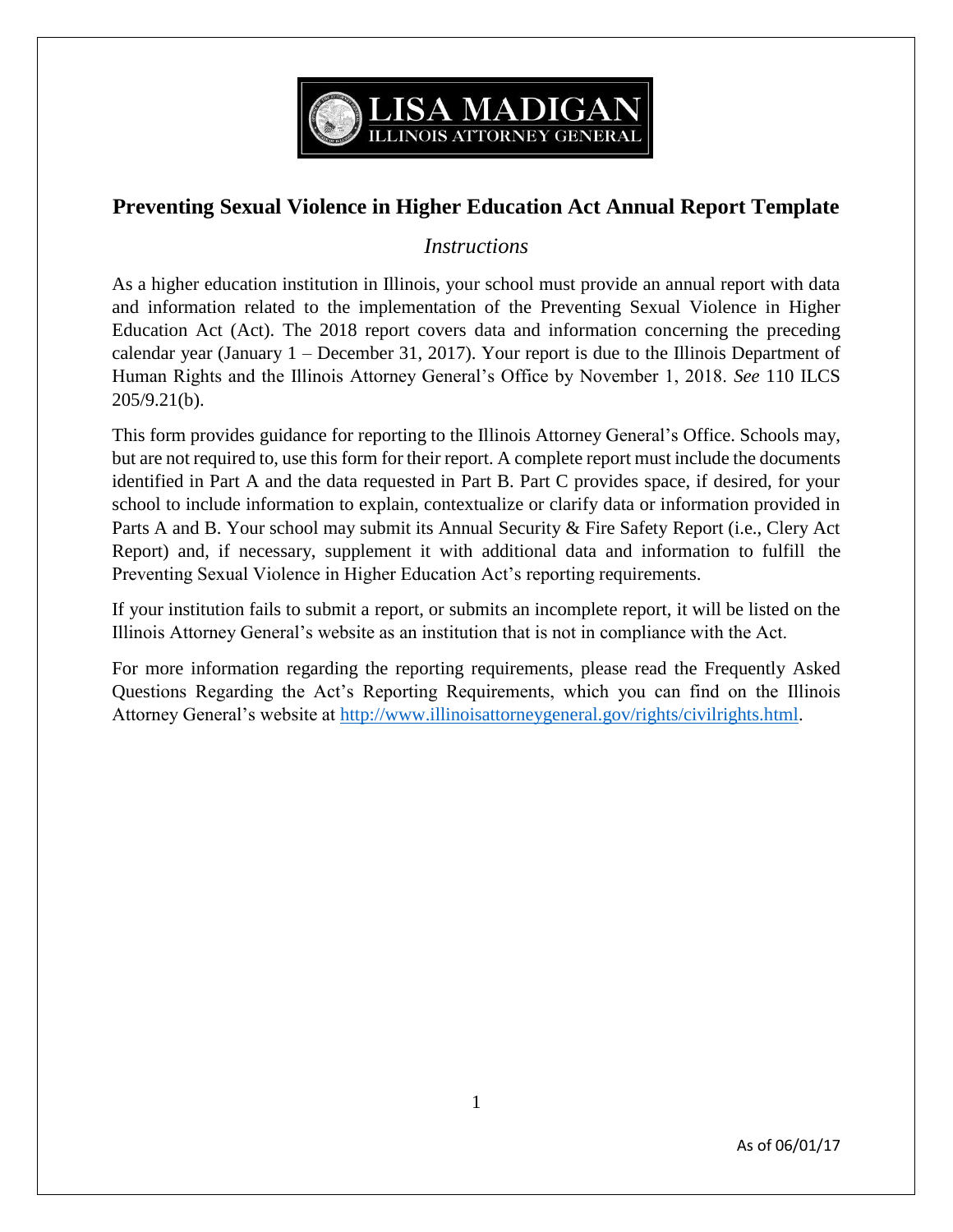# **Preventing Sexual Violence in Higher Education Act Annual Report**

*Form*

Name of Higher Education Institution: Blackburn College Campus (*if applicable*): Completed By/Primary Contact: Melissa Jones, Title IX Coordinator Address:700 College Ave, Carlinville, IL 62626 Phone Number: 217-854-5514 Email Address: hr@blackburn.edu

## **PART A**

Provide one copy of the most recent version of each of the following documents:

- The higher education institution's comprehensive policy (*see* 110 ILCS 155/10); and
- $\Box$  The higher education institution's concise, written notification of a survivor's rights and options under its comprehensive policy (*see* 110 ILCS 155/15).

#### **PART B**

- I. Campus Training, Education and Awareness
	- A. Student Primary Prevention Programming

Identify any and all institutional actions and strategies intended to prevent sexual violence before it occurs by means of changing social norms and other approaches, including, without limitation, training programs, poster and flyer campaigns, electronic communications, films, guest speakers, symposia, conferences, seminars or panel discussions that occurred during the 2016 calendar year. *See* 110 ILCS 155/30(b). If necessary, append additional pages.

| Program<br>name                               | <b>Type/description</b>     | Date(s) | Location(s)      | <b>Target audience</b>                                              | Number of<br>attendees |
|-----------------------------------------------|-----------------------------|---------|------------------|---------------------------------------------------------------------|------------------------|
| Res Life Training Prevention and              | Awareness                   | 1/12/17 | On campus        | Residence Life Student<br><b>Staff</b>                              | 20                     |
| New Student<br>Orientation                    | Prevention and<br>Awareness | 1/15/17 | <b>On Campus</b> | <b>New Students</b>                                                 | 150                    |
| Sexual<br>Harassment Info<br>Night            | Awareness                   | 3/20/17 | <b>On Campus</b> | All                                                                 | 20                     |
| <b>Work Program</b><br><b>Student Leaders</b> | Awareness                   | 8/20/17 | <b>On Campus</b> | Student Managers, Asst.<br>Managers, Crew Heads,<br><b>Res</b> Life | 154                    |
| Res Life Training Prevention and              | Awareness                   | 8/23/17 | <b>On Campus</b> | Residence Life Staff                                                | $\overline{21}$        |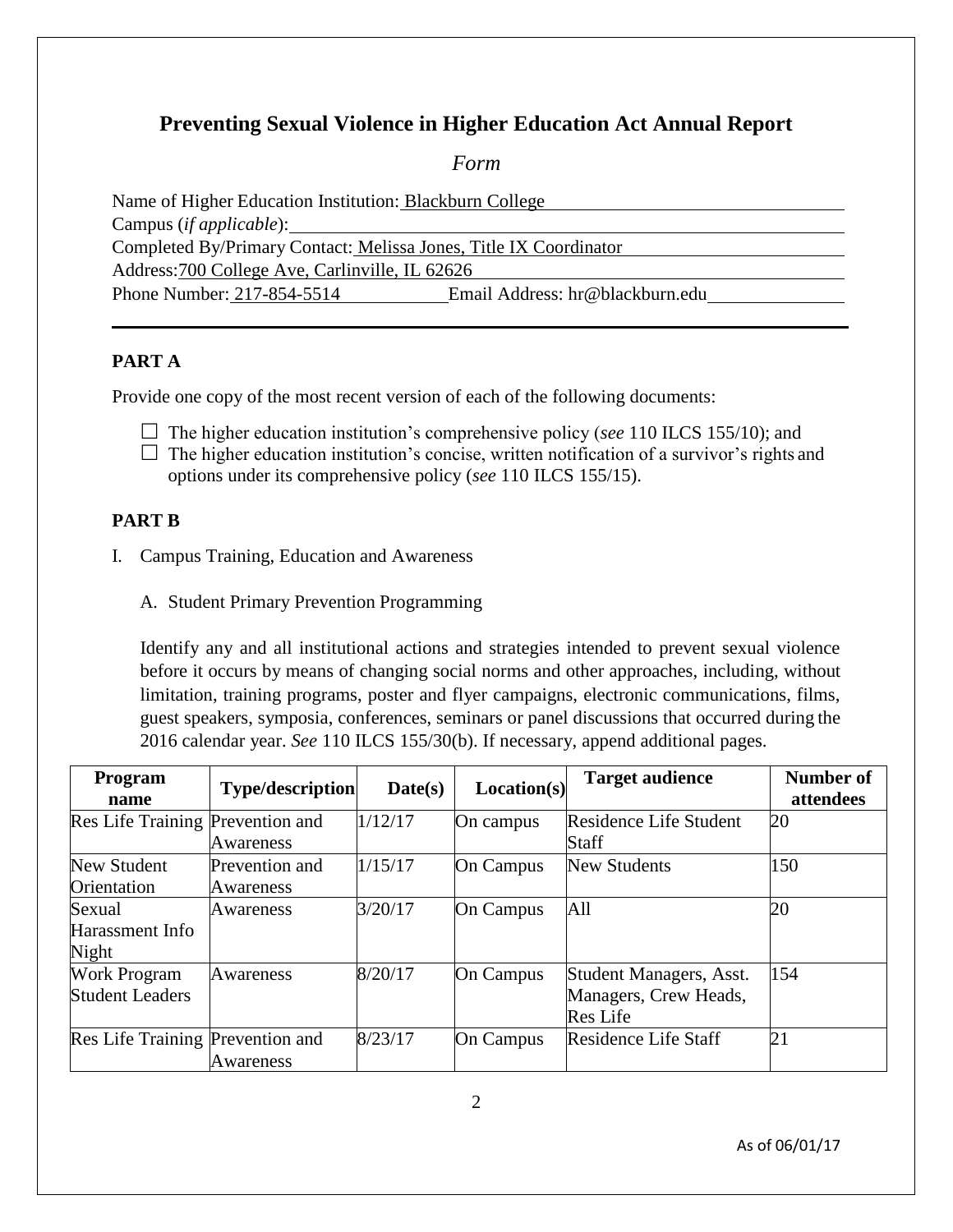| Title IX<br>Training/Bystander Awareness<br>Intervention | <b>Prevention and</b> | 8/22/2017 | <b>On Campus</b> | Food Service Student<br>Employees |     |
|----------------------------------------------------------|-----------------------|-----------|------------------|-----------------------------------|-----|
| <b>Flyer Campaign</b>                                    | Awareness             | All Year  | <b>On Campus</b> | All                               | 540 |
| against Sexual<br>harassment                             |                       |           |                  |                                   |     |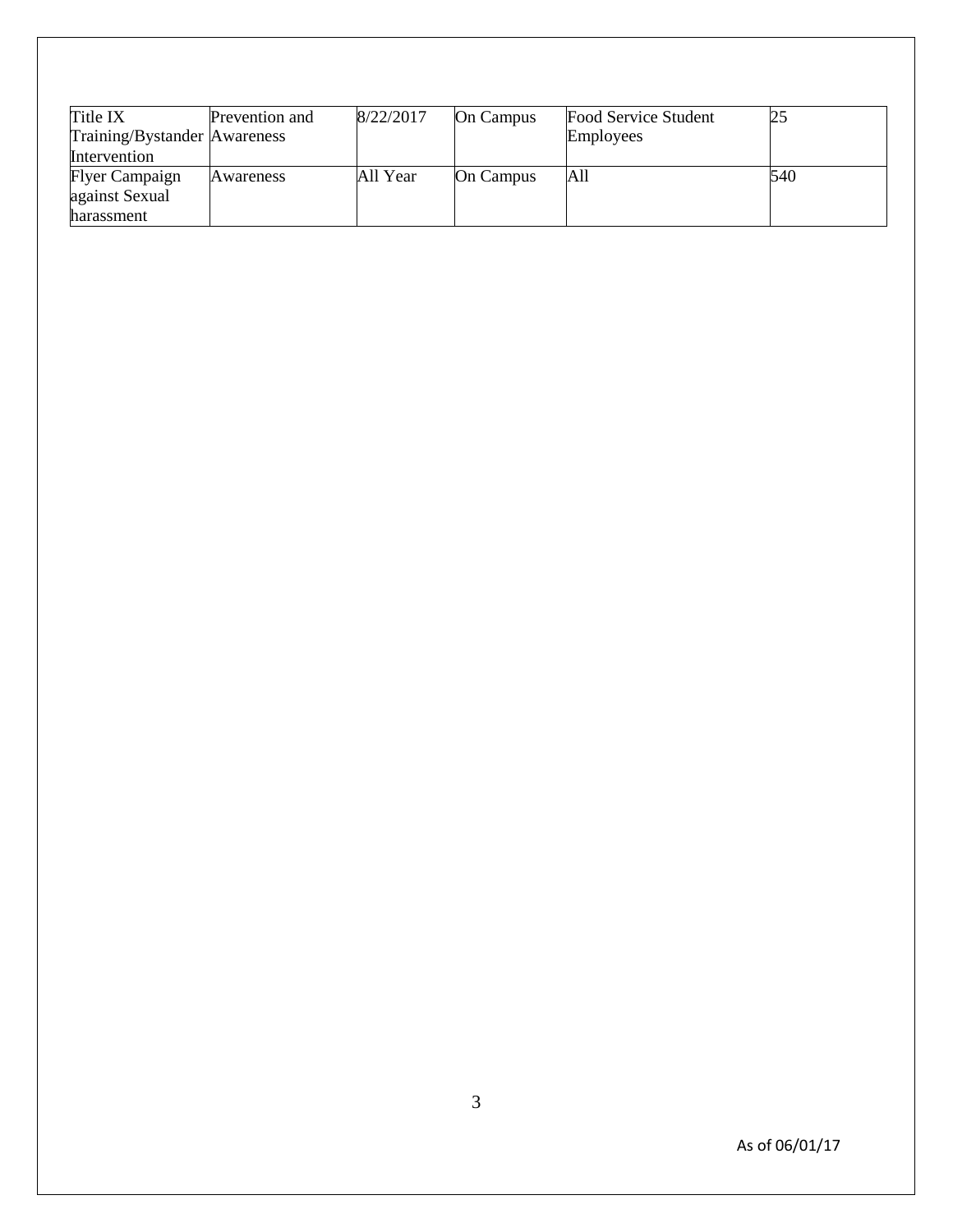### B. Employee Training (*optional*)

Identify any and all training provided to higher education institution employees who, with respect to reports of sexual violence, domestic violence, dating violence or stalking: (1) receive student reports, (2) refer or provide services to survivors or (3) participate in the complaint resolution procedure. *See* 110 ILCS 155/30(c). If necessary, append additional pages.

| <b>Program</b><br>name                                | <b>Type/description</b>     | Date(s)   | Location(s)      | <b>Target</b><br>audience                                       | Number of<br>attendees |
|-------------------------------------------------------|-----------------------------|-----------|------------------|-----------------------------------------------------------------|------------------------|
| All Faculty and Staff Primary Prevention<br>Training  |                             | 8/16/17   | On Campus        | All Faculty and Staff <sup>87</sup>                             |                        |
| <b>Conduct Board</b><br>Training                      | Prevention                  | 8/31/17   | On Campus        | <b>Conduct Board</b><br>Members.<br>Advocates,<br>Investigators | 20                     |
| Title IX<br>Training/Bystander<br>Intervention        | Prevention and<br>Awareness | 8/22/2017 | On Campus        | <b>Food Service</b><br>Employees                                | 10                     |
| <b>Flyer Campaign</b><br>against Sexual<br>harassment | Awareness                   | All Year  | <b>On Campus</b> | All                                                             | 102                    |
|                                                       |                             |           |                  |                                                                 |                        |

#### II. Reports

Identify the total number of reports made to the following groups of individuals in the 2017 calendar year. If a higher education institution is aware that a student reported an incident more than once, it may provide an explanation for this or any other additional information regarding its reports in Part C below. *See* 110 ILCS 155/25 and 110 ILCS 205/9.21(b).

|                          | <b>Reports to the Title IX</b><br>coordinator/responsible<br>employees | <b>Reports to confidential and</b><br>anonymous resources |
|--------------------------|------------------------------------------------------------------------|-----------------------------------------------------------|
| <b>Sexual violence</b>   |                                                                        |                                                           |
| <b>Domestic violence</b> |                                                                        |                                                           |
| <b>Dating violence</b>   |                                                                        |                                                           |
| <b>Stalking</b>          |                                                                        |                                                           |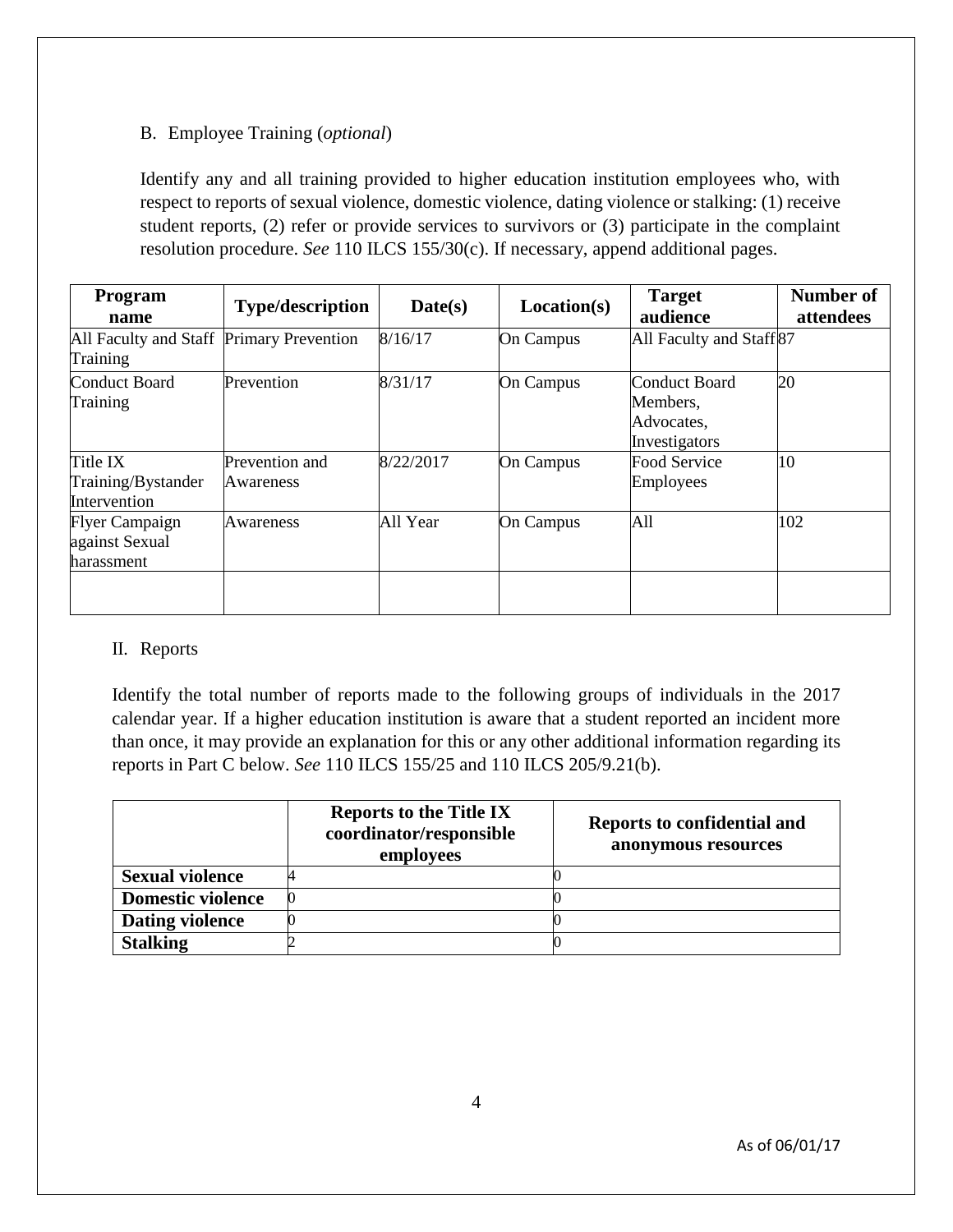A. Responses to Reports to the Title IX Coordinator or Responsible Employees

Of the total number of reports or disclosures made to the Title IX coordinator or responsible employees at the higher education institution (identified in Part B, Section II), please report the number of times the following occurred:

|                          | <b>Survivor</b><br>requested not<br>to proceed<br>with the<br>complaint<br>resolution<br>procedure | HEI<br>investigated<br>allegation | <b>HEI</b> referred<br>allegation to<br>local or State<br>law<br>enforcement | <b>HEI</b> resolved<br>allegation<br>through<br>complaint<br>resolution<br>procedure |
|--------------------------|----------------------------------------------------------------------------------------------------|-----------------------------------|------------------------------------------------------------------------------|--------------------------------------------------------------------------------------|
| <b>Sexual violence</b>   |                                                                                                    |                                   |                                                                              |                                                                                      |
| <b>Domestic violence</b> |                                                                                                    |                                   |                                                                              |                                                                                      |
| <b>Dating violence</b>   |                                                                                                    |                                   |                                                                              |                                                                                      |
| <b>Stalking</b>          |                                                                                                    |                                   |                                                                              |                                                                                      |

## B. Complaint Resolution Procedure Outcomes

Of the total number of reports reviewed through the complaint resolution procedure, identify the number of students who received the following outcomes. Please provide a description of the other types of discipline students received for violating the comprehensive policy in Part C of this report.

|                        | <b>Found not</b><br>responsible for<br>violation of<br>comprehensive<br>policy | Dismissed/<br>expelled | <b>Suspended</b> | <b>Otherwise</b><br>disciplined |
|------------------------|--------------------------------------------------------------------------------|------------------------|------------------|---------------------------------|
| <b>Sexual violence</b> |                                                                                |                        |                  |                                 |
| Domestic violence 0    |                                                                                |                        |                  |                                 |
| <b>Dating violence</b> |                                                                                |                        |                  |                                 |
| <b>Stalking</b>        |                                                                                |                        |                  |                                 |